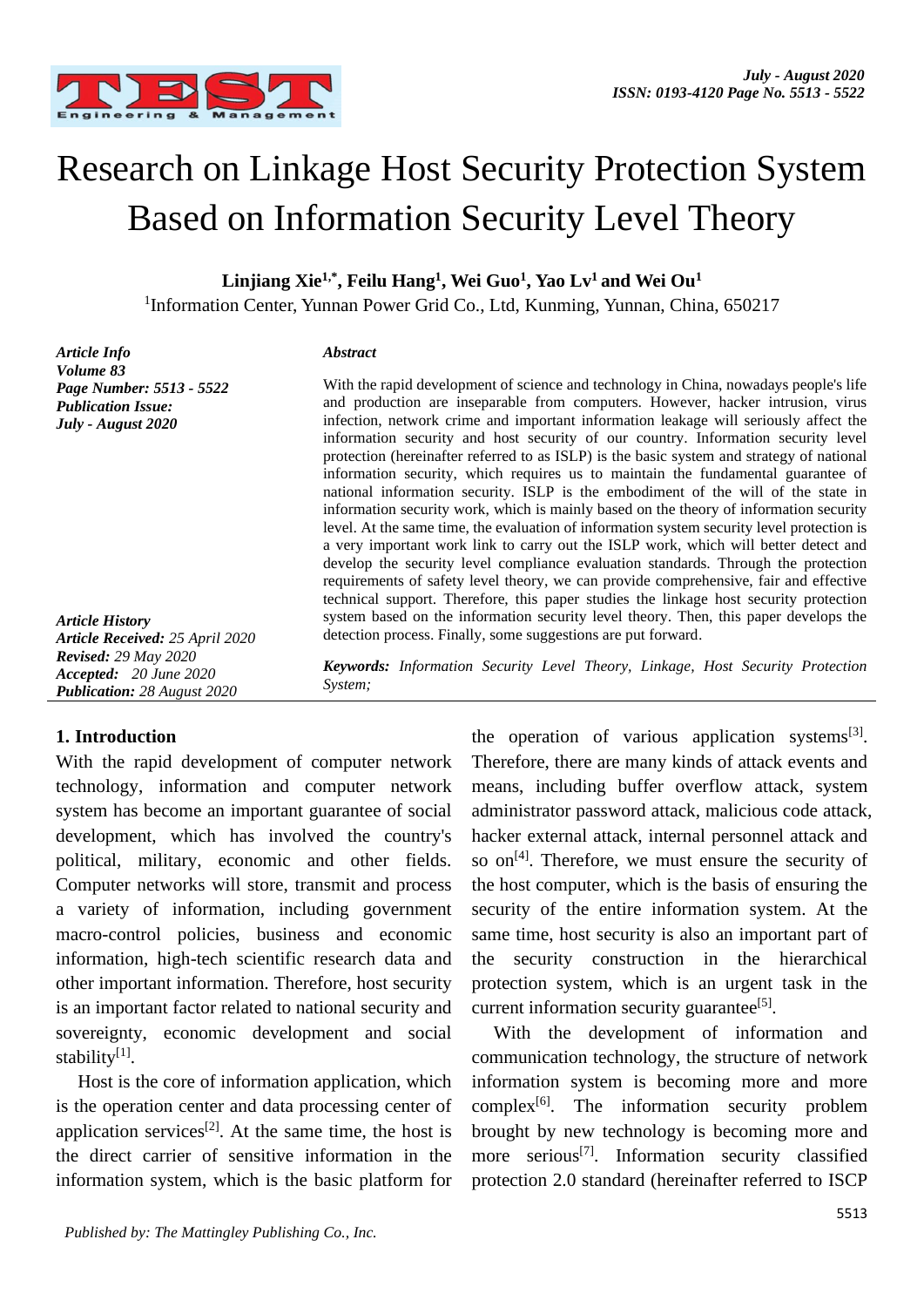

2.0) is the "one center, three protection" network security technology design of the overall idea, which can put forward a comprehensive and detailed criteria for new technologies and key areas. Therefore, ISCP 2.0 standard is a new programmatic and guiding standard for network security construction in China<sup>[8]</sup>.

In ISCP 2.0, security computing environment is an important part of protection, and host security is the core of protection<sup>[9]</sup>. The main content of host protection is to achieve trusted authentication, identity authentication, access control, human intrusion prevention, data integrity, confidentiality, personal information protection and other security protection measures through technical means, which will realize the comprehensive security protection of host system $^{[10]}$ . In the face of unpredictable network security attacks, we must change passive defense into active immunity $[11]$ . Therefore, on the premise

of not destroying software code and business logic, dynamic response to threats is the key to host protection in the era of ISCP 2.0. Through the comprehensive design of ISCP 2.0 standard system, we can realize the host security protection scheme with security immunity and active defense ability, which will comprehensively improve the security performance of host in complex attack environment.

# **2. Security protection requirements based on information security level theory**

# *2.1. Bibliometric analysis of classified protection of information security*

In this paper, the number distribution of classified information security protection documents is obtained by clustering according to the time of papers published, which reflects the research results and popularity of classified protection of information security in China, as shown in Figure 1.



**Figure 1.** Bibliometric analysis of classified protection of information security.

Through Eviews software, the data is fitted by quadratic function of one variable, and the trend line is shown in Formula 1. With the increasing popularity of research on classified protection of information security, research results are also increasing, which is consistent with the rapid development of information technology and Internet industry.

 $y = -0.1052x^2 + 6.7138x - 6.8482$ ,  $R^2 = 0.8653$  (1) *2.2. Goals and requirements of host security*

5514 For different protection levels of information systems, we should have the basic requirements of host security<sup>[12]</sup>. Among them, the higher the level, the more security requirements. For the host server in the information system, GB / T 22239-2008 "information security technology basic requirements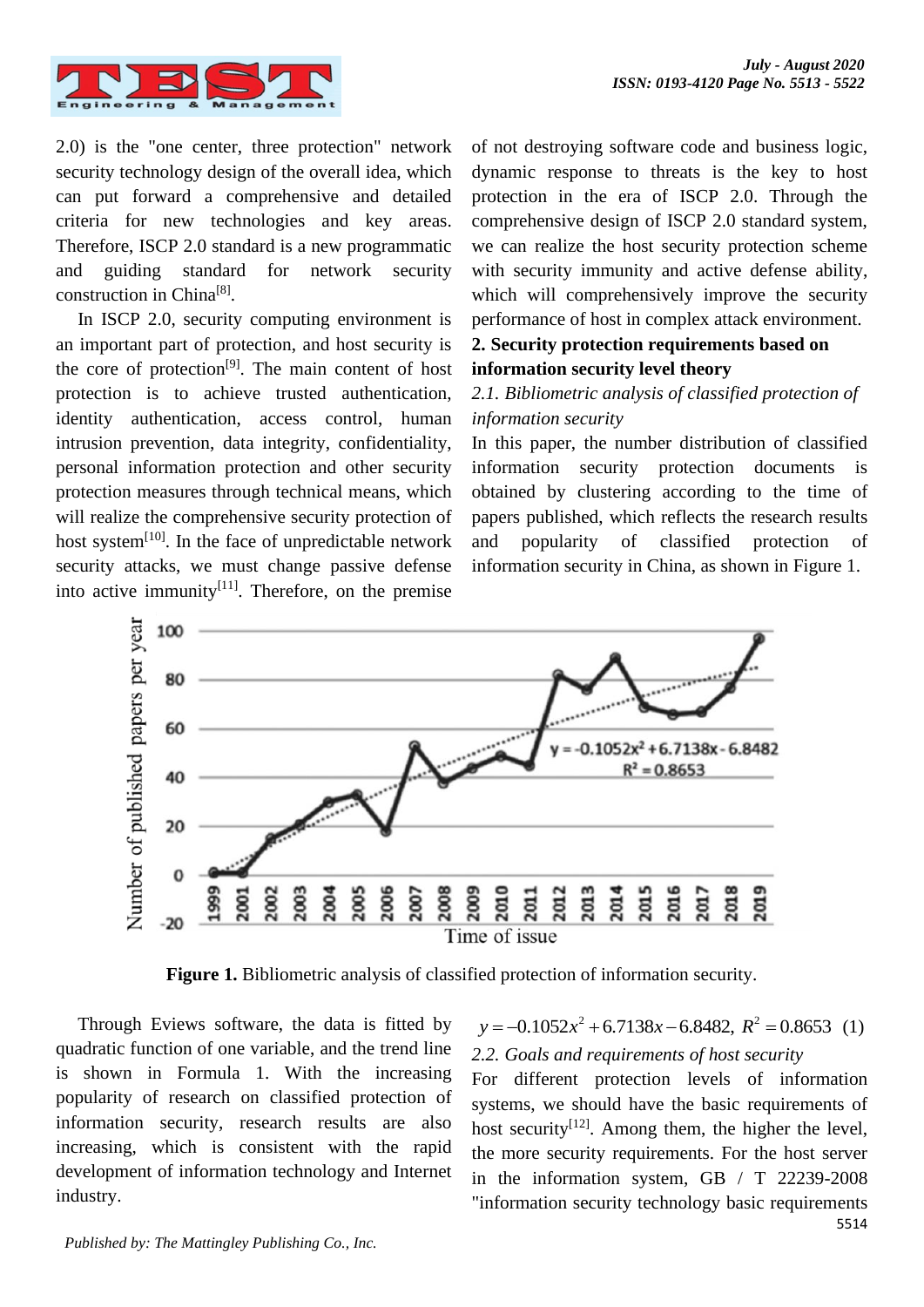

for classified protection of information system security" can provide basic protection requirements

from nine aspects, as shown in Figure 2.



Figure 2. Goals and requirements of host security.

# *2.3. Host security evaluation method*

The technical level of information system level evaluation is mainly divided into five aspects: physical security, host security, network security, application security and data security<sup>[13]</sup>. Host security evaluation is mainly for the server, terminal / workstation and other computer equipment operating system and database system level security, in which terminal / workstation is desktop and laptop with peripheral devices, and server refers to application, network, web, file and communication servers.

The national standard GB / T 22239-2008 divides the content of host security evaluation into seven control points, including identity authentication, access control, security audit, residual information

protection, intrusion prevention, malicious code prevention and resource control<sup>[14]</sup>. With the decrease of the level of information system, the requirements of host security protection ability are gradually reduced $[15]$ . With the improvement of the corresponding system level, the requirements of protection capability increase step by step $[16]$ . This paper combs out the evaluation implementation process of each level of host security, including the evaluation content, evaluation implementation and evaluation result judgment conditions, which is not applicable to the actual operation of system testing $[17]$ . Therefore, we must sort out the evaluation methods and steps of the tested object according to the basic requirements and evaluation requirements, as shown in Table 1.

**Table 1.** Host security evaluation method of level 3 information system.

| NO. | Control point         | Interview Inspect | <b>Test</b> |
|-----|-----------------------|-------------------|-------------|
|     | <b>Identification</b> |                   |             |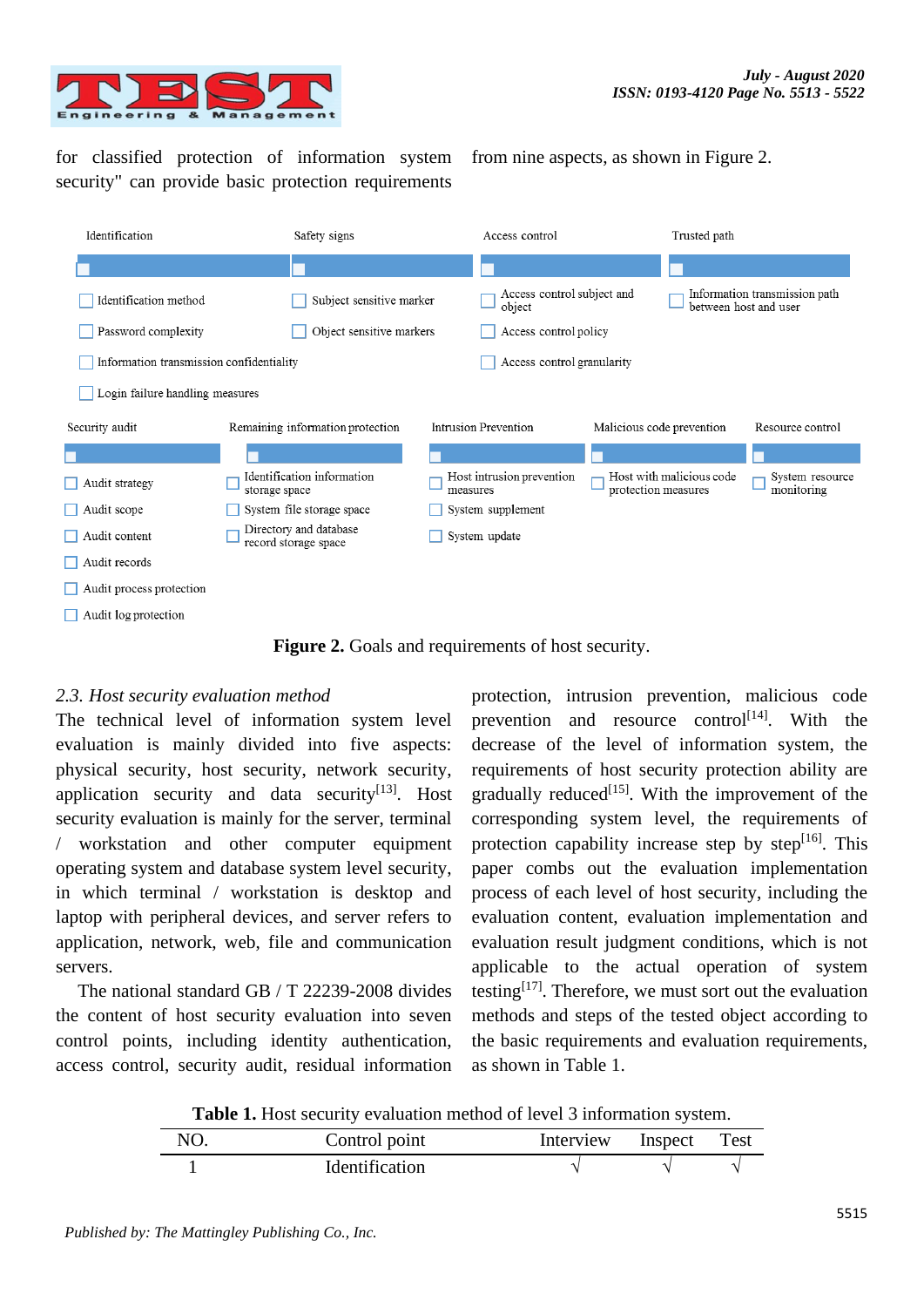

|   | Access control                   |  |          |
|---|----------------------------------|--|----------|
|   | Security audit                   |  |          |
|   | Remaining information protection |  | $\times$ |
|   | Prevention of human invasion     |  | $\times$ |
| n | Malicious code prevention        |  | $\times$ |
|   | Resource control                 |  |          |

# **3. Implementation scheme of host security protection based on information security level theory**

*3.1. Implementation scheme design of multiple independent protection*

From the perspective of working methods, the design of host security protection implementer based on information security level theory mainly considers three methods, namely node protection, channel protection and terminal protection, as shown in Table 2.

**Table 2.** Principle of three protection methods.

| Method    | Node         | Channel protection                  | Terminal     |  |
|-----------|--------------|-------------------------------------|--------------|--|
|           | protection   |                                     | protection   |  |
| Work area |              | Communication Communication channel | Intelligent  |  |
|           | node         |                                     | terminal     |  |
| Working   | Intelligent  | Communication efficiency            | Real<br>time |  |
| principle | interception | maintenance                         | check        |  |

Node protection will achieve security protection within the scope, which will match and analyze suspicious packets and programs. By isolating suspicious data directly from the security system, we can ensure the information security within the protection scope of several working equipment. Channel protection can only protect the communication channel, which requires us to ensure that the channel is unobstructed. In the multi information parallel transmission, we must ensure that different information will not interfere with each  $other<sup>[18]</sup>$ . Terminal protection only applies to computers or other portable devices. Through the real-time inspection of firewall and protection software, we can avoid danger and enter the computer to cause information  $loss^{[19]}$ . Taking terminal protection as an example, we can carry out technical analysis<sup>[20]</sup>. In the intelligent terminal, we need to collect the characteristics of Trojan virus and input it into the computer to save. By maintaining real-time connection with protection software and firewall, we default that trojan virus has A feature. When the virus tries to enter the host, its characteristics can show the characteristics highly related to a, as shown in formula 2.

$$
A = [A - n; ...; A - 2; A - 1; A; A1; A2; ...; An]
$$
\n(2)

Among them,  $[A - n, A_n]$  represents the lower limit and upper limit of Trojan virus changes that can be recognized by the computer.

As long as we collect enough samples, we can ensure that the range of computer  $[A - n, A_n]$  is wide enough, which will realize intelligent interception of various Trojan viruses. In this way, we can ensure the security of information in the computer.

*3.2. Design of layered operation implementation scheme*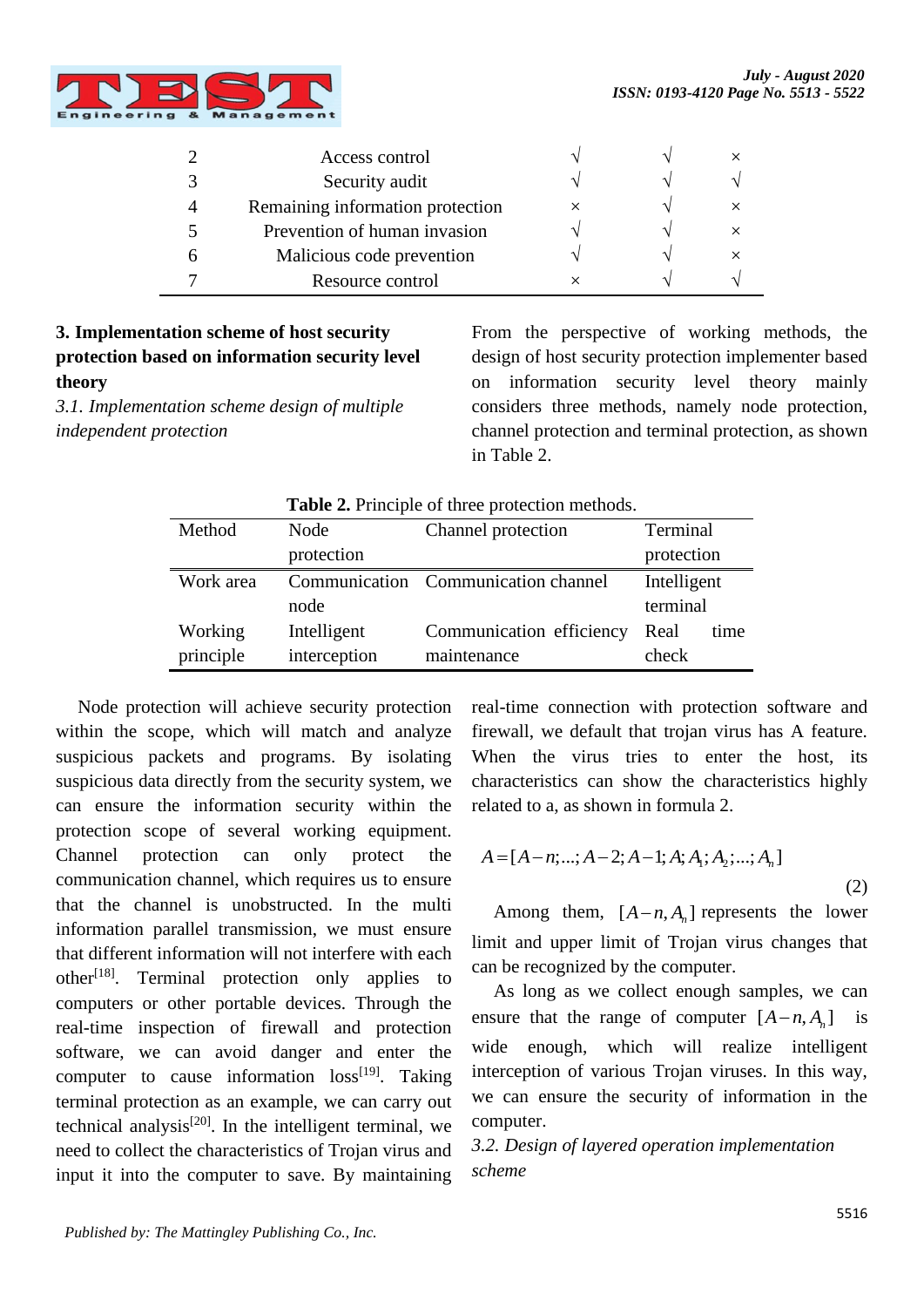

From the perspective of working mechanism, we can carry out layered operation under the support of node protection, channel protection and terminal protection, which will be better for real-time and instantaneous protection. Under the layered operation mechanism, we can break through the channel, node and terminal respectively, which can destroy or steal computer information. In hierarchical mode, multi-level verification emphasizes the extension of longitudinal security protection. However, the protection effect of the same channel can be improved by multiple channel protection.

Parallel real-time and instantaneous protection means that all programs and files are attempted to be scanned interactively and initially in a single level protection method. After the safety is determined, the system can be released, which is instantaneous protection. At this time, the programs and files that have been put into the computer still need to be processed in real time. Among them, the real-time protection mechanism can be controlled by personnel, which can scan all kinds of information and programs in the computer. Through the

assessment, we can confirm whether there is a risk. Through the computer terminal, we can start the firewall, which can be the initial security protection. By isolating dangerous documents and procedures, managers can perform a second scan, which will further improve the protection effect. Layered operation can extend horizontally on the basis of node protection, channel protection and terminal protection, which can not only expand the protection scope, but also carry out vertical extension at a single level, which will enhance the sense and effect of protection level.

# *3.3. Implementation scheme design of comprehensive scoring*

Based on the information security level theory, the feasibility of the scheme needs to be evaluated. Through weight evaluation, problem analysis and processing mode, we can choose the basic method of long-term optimization. By considering the working sensitivity, time and other elements of the scheme, we can score different elements, which will get the ability of components. Among them, the weight ranking is shown in Table 3.

| <b>Table 3.</b> First level weight failking. |             |             |               |              |       |
|----------------------------------------------|-------------|-------------|---------------|--------------|-------|
| Essential                                    | Job         | Scalability | Applicability | Single       | Other |
| factor                                       | sensitivity |             |               | working time |       |
| Ranking                                      |             |             |               |              |       |
| Weight                                       | 0.50        | 0.20        | 0.15          | 0.10         | 0.05  |
| coefficient                                  |             |             |               |              |       |

**Table 3.** First level weight ranking.

According to the score results of the network security classified protection implementation scheme, we can complete the quantitative evaluation. According to the score of different projects, we can analyze the advantages and disadvantages of the scheme. By optimizing the comments, we can keep the items with higher scores. Through continuous evaluation and improvement, we can improve the ability of information security protection.

*3.4. Host security protection evaluation process*

Host security protection evaluation process is the most important way, which is mainly through inspection and testing two ways of interaction. Inspection and testing is to verify the effectiveness of the security configuration mechanism and operation of the information system manually. Through Tonghe inspection and testing, we can obtain evidence more comprehensively. However, for the large-scale information system with more hosts, we must adopt the method of sampling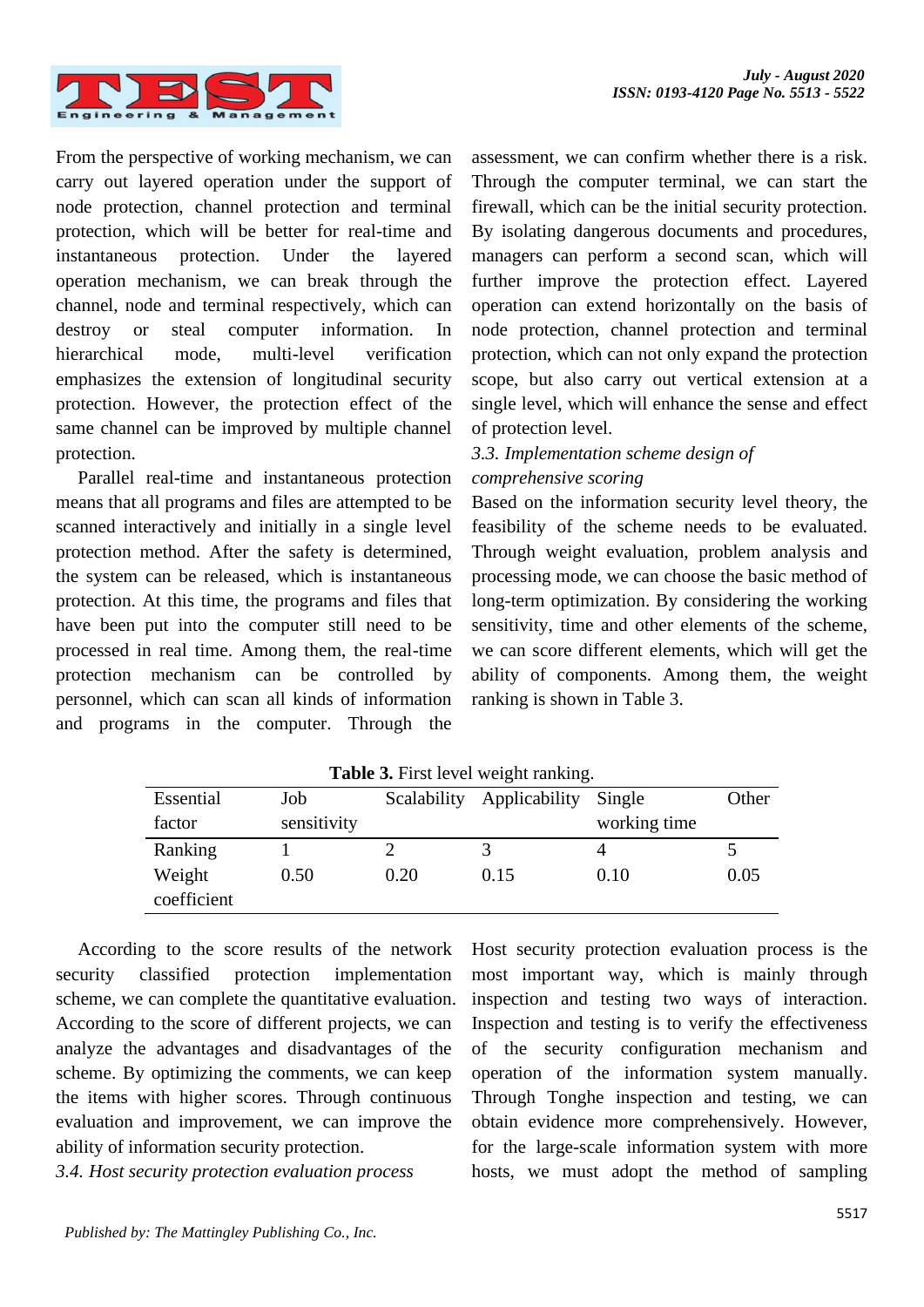

inspection. By selecting the typical evaluation object host detection, we do not need to check all hosts one by one. The security evaluation items of level 3 host include 7 units and 32 evaluation requirements. In this paper, the on-site inspection content and test flow chart are developed, as shown in Figure 3.

#### *3.5. System workflow design*

The design of system workflow needs to refer to the overall process of ISLP evaluation, which will make the overall operation of the system consistent with the evaluation process. For a system under test, the system information that needs to be evaluated is input into the evaluation system. According to the grading standards, we can fill in the applicable levels of the system. When filling in, all hosts in the system that need to be evaluated should be entered, including host IP, host name and host operating system. By judging whether the host level is consistent with the system level, we can clearly indicate the security protection of the host. After the completion of the information entry, the evaluator selects an untested host through the evaluation system, and generates the program according to the evaluation guide book. According to the host's operating system type and security level, the host will automatically select the matching evaluation items from the database evaluation item table. According to this form, the system will generate the work instruction which meets the evaluation

standard. The operation instruction is divided into two parts: automatic evaluation and manual evaluation. The automatic evaluation performs relevant operations by calling the evaluation and inspection tools matching with the host, and stores the collected evaluation results into a record file. The evaluation personnel will record the last evaluation system, and the evaluation system will automatically input the content of the record file into the evaluation system. In the manual evaluation part, the evaluation results can be obtained through manual interviews, surveys, etc. According to the criteria, we can judge the evaluation results, which will eventually generate an evaluation report. The actual workflow of the evaluation system is shown in Figure 4.

# **4. Linkage host security protection system based on ISLP deployment**

#### *4.1. Unified host security management*

At present, most of the servers still use the single machine management mode, which will have a certain security lag. Therefore, if we want to achieve real and effective security management, we must implement unified centralized management, unified security policy distribution, unified monitoring and collaborative processing for all servers, which will build a healthy server security management system.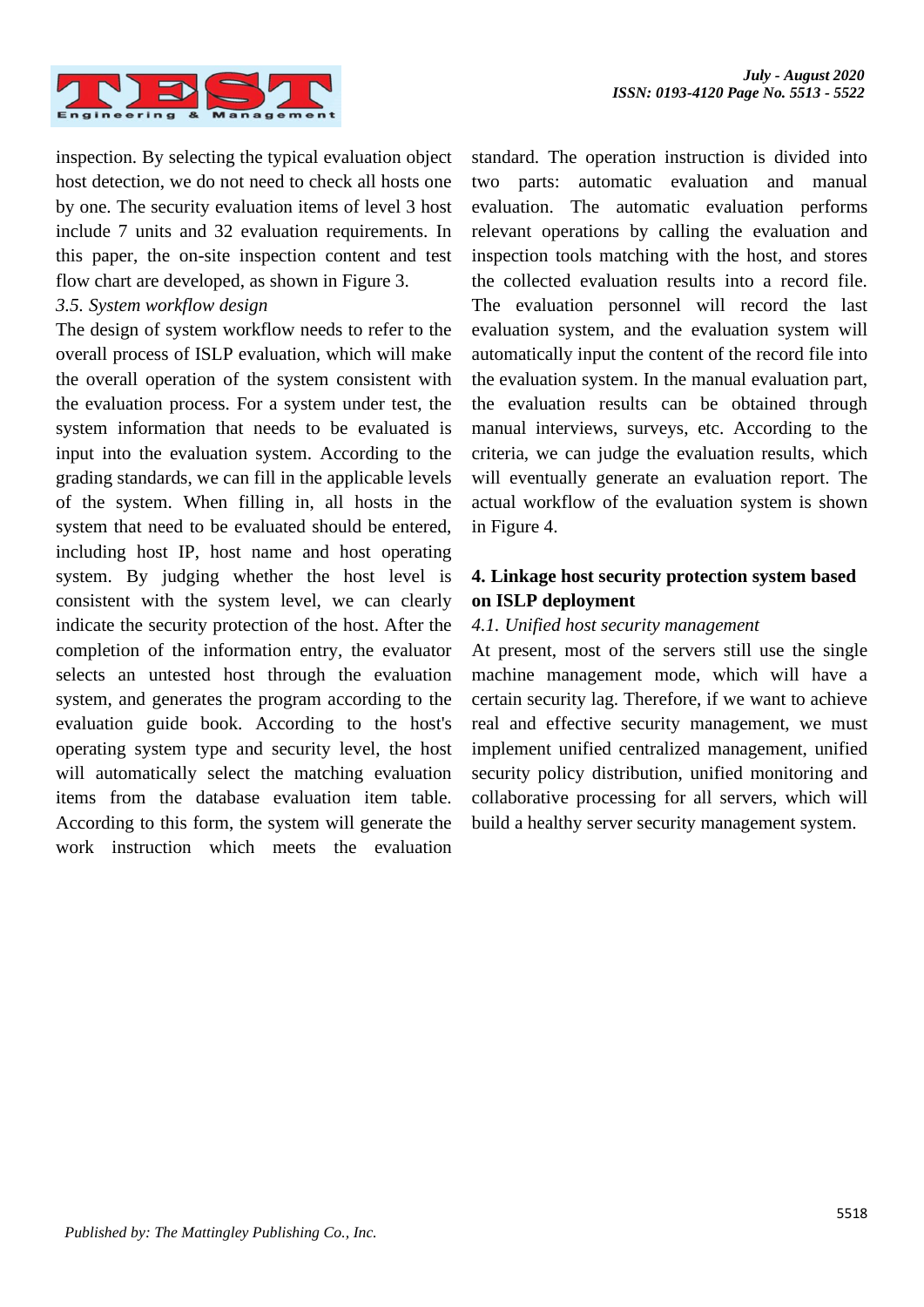



**Figure 3.**Host security protection evaluation process.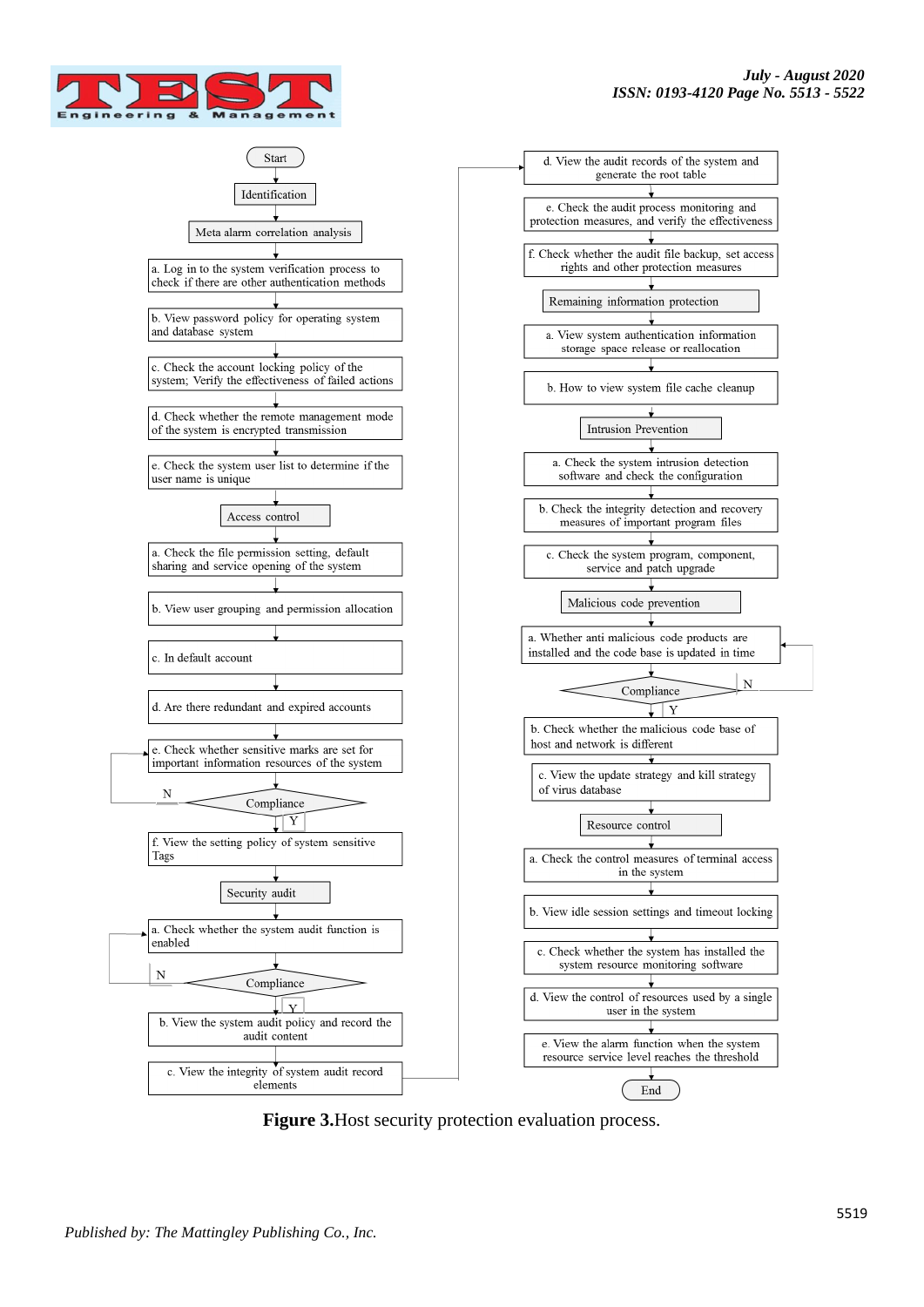



**Figure 4.** The actual workflow of the evaluation system.

# *4.2. Identification*

Identity authentication is the "gate" of host security, which is the basic condition to obtain host system resources. The existing host operating system still uses single password authentication to identify the user's identity, which is vulnerable to dictionary attacks and other attacks. Therefore, we need to manage the identity of host users. According to the user's identity and role assignment permissions, we can carry out different authentication. At the same time, we need to adopt strong authentication mode for host users, such as double factor authentication. Through the legal USB-Key, at the same time, we need to enter the correct server operating system password + USB-Key password, in order to successfully log in to the server. Through the double factor authentication, we can bind the user identity

with USB-Key, which will effectively prevent the occurrence of user identity forgery. When remote maintenance is carried out on the host, we need to use plaintext mode for operation as small as possible, such as Telnet, mstsc and so on.

#### *4.3. Safety signs*

Through the security identification of the subject and object in the server system, we can formulate different access control rules, which will strictly control the user behavior. In this way, we can ensure that the user's behavior is monitored by the security policy, which will ensure the security and confidentiality of the server data in an all-round way. At the same time, through the full path name, we can mark the important objects in the server system. By setting user or process on file / directory, we can enforce access control rules. In the server sensitive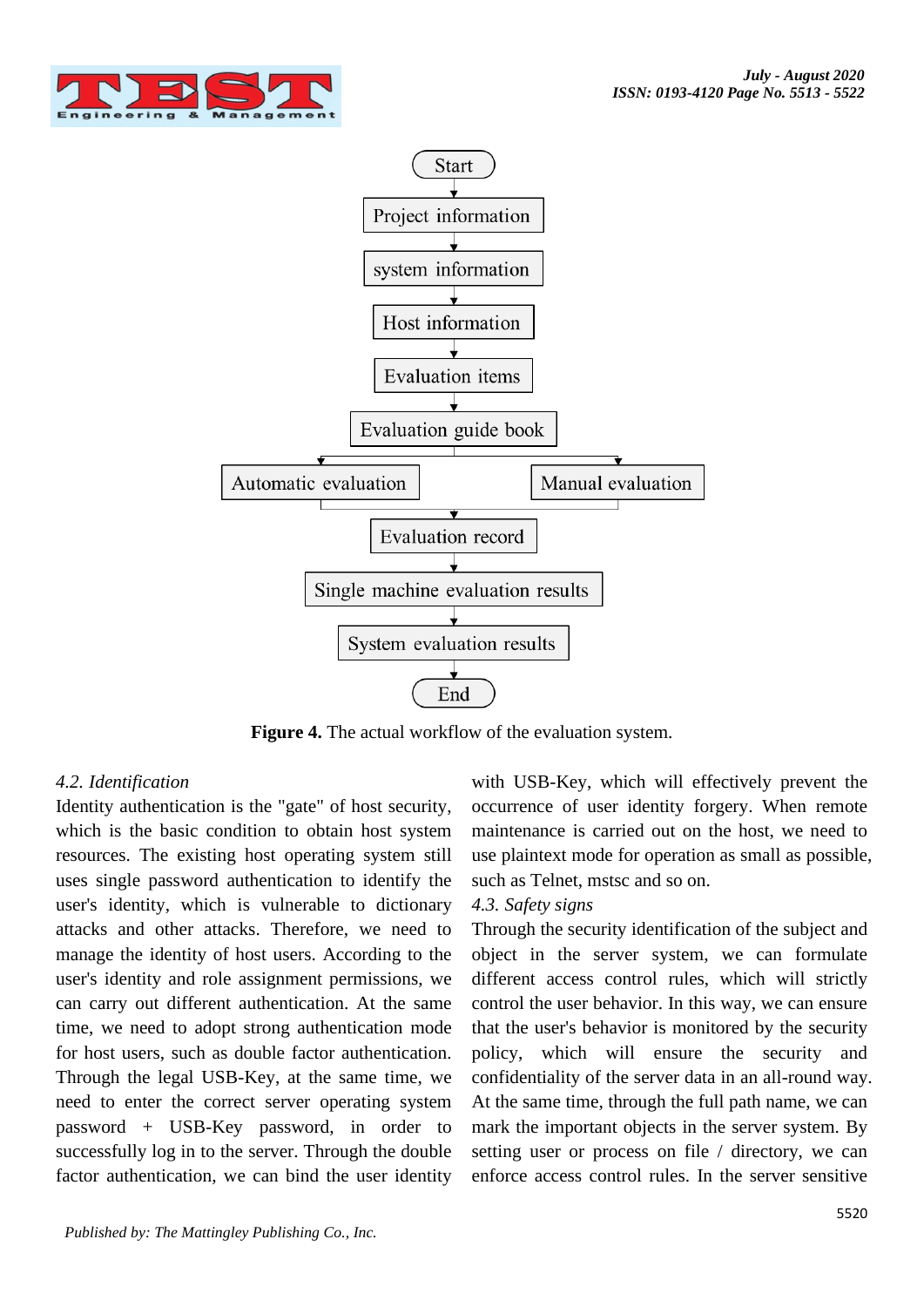

file or directory operation behavior, we must carry out strict access control, which will prevent the user data from being tampered, deleted, inserted and so on.

#### *4.4. Access control*

By identifying the identity of the access server, we can effectively prevent unauthorized users from accessing the server. Through the trusted interconnection mechanism, we can realize the effective control of access. The host administrator shall specify the access to the server system. Only after passing the authentication test can the user communicate with the server. At the same time, the host should provide remote access and implement connection restriction. Through the establishment of trusted access list, we can allow access to services for trusted addresses. At the same time, we need to limit illegal address connections.

# *4.5. Security audit*

For the controlled server, we should formulate detailed audit strategies according to the audit requirements, including user login, resource access, process startup, etc. For the collected audit information, we should carry out detailed classified audit query, including user ID query, operation type query, operation result query, etc. At the same time, only the security auditor can modify or delete the audit log, which requires us to backup the audit log in time.

# *4.6. System reinforcement and intrusion prevention*

We need to establish a unified patch management and anti-virus system for the whole network, which will timely distribute the vulnerability patches and upgrade the virus library to the host. At the same time, the host system should also install and deploy malicious code protection system. By upgrading the malicious code base in time, we can regularly scan and remove viruses, Trojans, backdoors, webpages and other malicious programs.

# *4.7. Clear the log*

The attacker will usually clear the log before exiting the target system, which will leave traces of deletion. Once the log is cleared, it is difficult for the administrator to find the attacker's intrusion behavior. Therefore, we should take measures to protect audit records, such as building log server. By transferring the logs to the log server in real time, we can use third-party operating system hardening software, which will implement strong access control on  $log$ files. In this way, the attacker can obtain the administrator's permission in time and have no right to delete the log record.

# **5. Conclusion**

It is necessary and feasible to design the implementation scheme of network security level protection based on information security. In this paper, three feasible measures are put forward, which are multi independent protection scheme design, layered operation implementation scheme design and comprehensive score implementation scheme design. Through different protection technologies and different protection mechanisms, this paper provides effective help for host security protection.

# **References**

- [1] Ao Jianxun. A real-time malware detection model. Information security and communication security, 2011,09 (10): 76-78.
- [2] Zhang Yu. Computer virus prevention based on registry configuration [J]. Journal of Zhengzhou Institute of light industry, 2011,26 (4): 82-84.
- [3] Chen Rui, Chen zemao, Wang Hao. Research on industrial control network threat modeling based on attack graph [J]. Information network security, 2018, 18 (10): 70-77.
- [4] Chi Shuiming, Zhou Suhang. Research on DDoS attack defense technology [J]. Information network security, 2012, (05):  $27 - 31$ .
- 5521 [5] Fan Guangyuan, Xin Yang. Analysis and design of firewall Audit Scheme [J].